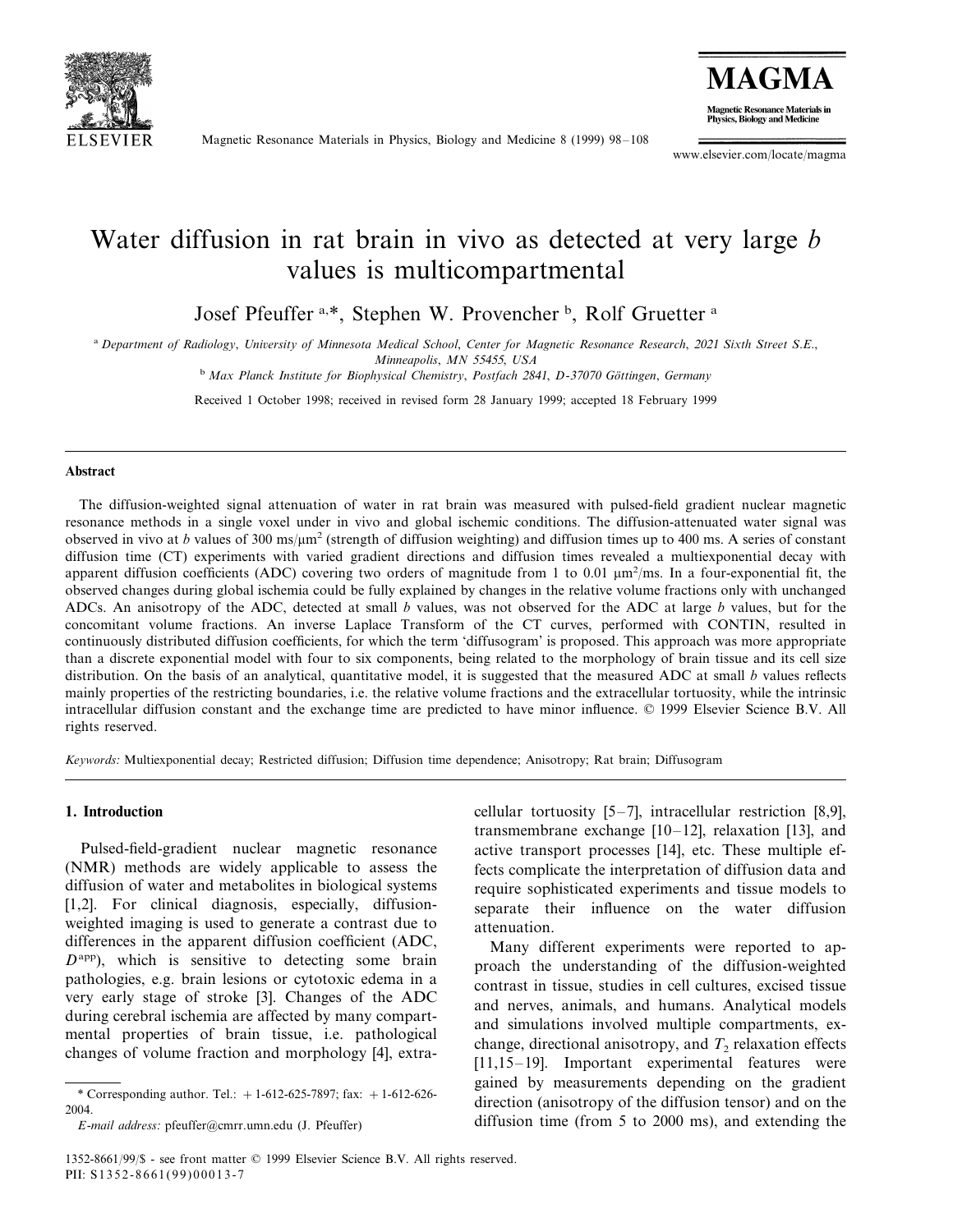strength of the diffusion weighting to the largest possible *b* values  $[20-28]$ . It was shown that the diffusion attenuation in vivo is no longer monoexponential at larger *b* values, which is connected with structural information and diffusion dynamics in analogy to porous media [8,29–33].

Previous experimental and theoretical work on diffusion modeling was done with perfused glial cells and in rat brain [12,18,34–36]. The concept of 'restricted intracellular water diffusion at permeable boundaries' was able to explain diffusion time dependent data of cell cultures, including the transition from intracellular free to restricted diffusion as well as the water exchange across the membrane [18]. The model and parameters were adapted to the situation in rat brain tissue and combined with the concept of 'extracellular tortuosity'. It then described quantitatively the non-monoexponentiality and the diffusion time dependence of the signal attenuation curves, as well as the absolute value of the ADC at small *b* values and its decrease during ischemia by changes of the intracellular volume fraction, the extracellular tortuosity, and the intracellular exchange time [12].

The purpose of the present study was to extend the experimental possibilities and to perform localized diffusion-weighted <sup>1</sup>H single voxel experiments in vivo at very large *b* values, at different directions, and at large diffusion times. A multicompartmental behavior of the diffusion attenuation was characterized by a continuous distribution of diffusion coefficients, for which the term 'diffusogram' is proposed. A tissue model was applied to determine the influences on the signal attenuation curves and the apparent diffusion coefficient at small *b* values. The structural information of the restricting



Fig. 1. FLASH image of the rat brain in vivo indicating the voxel-ofinterest with size  $5 \times 2.5 \times 5$  mm<sup>3</sup> (field-of-view 3 cm, scale bar 5 mm). The voxel was positioned on the midline 2 mm posterior to bregma and 3 mm ventral, and included tissue from cortex, hippocampus, and striatum.

boundaries had to be included therein, i.e. the cell walls and the volume fraction of the accompanying compartments, and its changes during pathological tissue states.

# **2. Methods**

Male Sprague–Dawley rats  $(230-280 \text{ g}, n>6)$  were anesthetized with  $2\%$  Isoflurane in 60:40% O<sub>2</sub>:N<sub>2</sub>O, and ventilated at physiological conditions. The oxygen saturation, maintained above 95%, was continuously monitored with an IR sensor clipped to the tail (Nonin Medical, Minneapolis, MN). A heated water circuit was controlled by a rectal thermosensor (Cole-Parmer, Vernon Hills, IL) to stabilize the body temperature at 37°C. A femoral venous line was used to infuse highdosed potassium chloride for euthanasia, which instantaneously induced cardiac arrest followed by a global cerebral ischemia. The blood pressure and heart beat were continuously monitored by a blood pressure transducer connected to a femoral arterial line.

The experiments were performed with a Varian INOVA spectrometer (Varian, Palo Alto, CA) interfaced to a 31-cm horizontal bore, 9.4 Tesla magnet, which was equipped with an 11-cm actively-shielded gradient insert capable of switching 300 mT/m in 500  $\mu$ s in *x*, *y*, and *z* direction (Magnex Scientific, Abingdon, UK). The quadrature  $400$  MHz <sup>1</sup>H surface coil for r.f. transmit and receive as well as further experimental details were described previously [37]. The localization was performed by a STEAM [38] sequence using a  $5 \times 2.5 \times 5$  mm<sup>3</sup> voxel (position shown in Fig. 1). After careful eddy current compensation [39], shimming of the first- and second-order shim coils was done with FASTMAP [40], typically resulting in a 12–13 Hz linewidth of the water resonance.

## <sup>2</sup>.1. *Diffusion weighting*

To minimize relaxation losses due to  $T_2$ , unipolar gradients for diffusion weighting of the <sup>1</sup>H water signal were placed during  $\tau$  in the stimulated echo sequence  $90^{\circ}$ – $\tau$ – $90^{\circ}$ –TM– $90^{\circ}$ – $\tau$  with middle time TM and echo time TE =  $2\tau$ . The experimental parameters determining the <sup>1</sup> H water diffusion attenuation were the gradient duration  $\delta$ , the gradient strength *G*, and the separation  $\Delta$  of the leading edges of the gradients. The *q* value was defined as  $q = (\gamma^2 G^2 \delta^2)$ , the diffusion time as  $t_D = \Delta \delta/3$ , and the *b* value as  $b = q$ ·t<sub>D</sub>. For Gaussian diffusion, the relation between signal attenuation and diffusion coefficient  $\ln S/S_0 = -b \cdot D$  holds. While keeping TE constant,  $T_2$  relaxation effects were excluded, but variation of the diffusion time and thereby TM involved an additional attenuation due to  $T_1$ relaxation.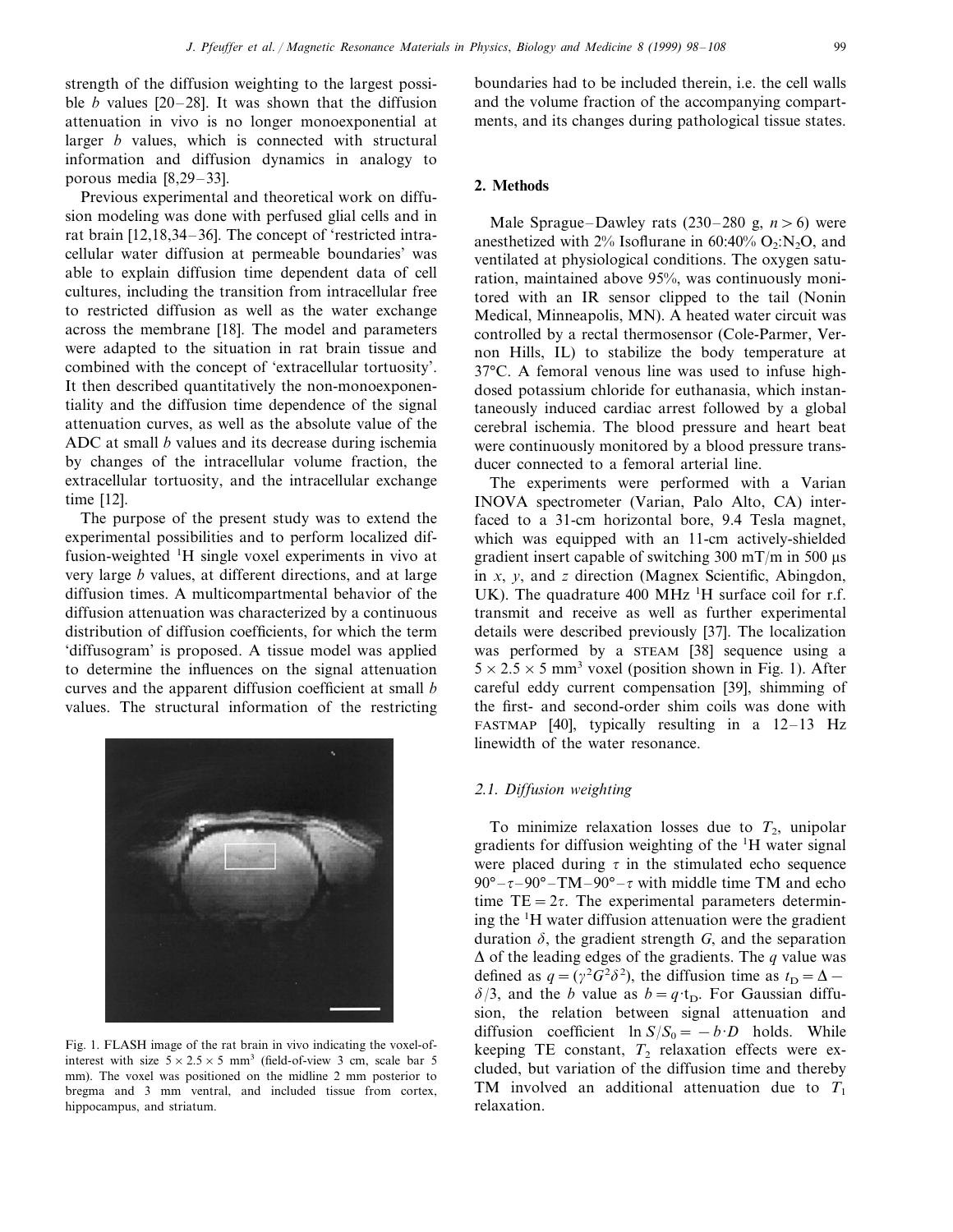

Fig. 2. Diffusion-weighted <sup>1</sup>H signal attenuation of water and trimethylphosphate in phantoms at 19°C from a 63 ml voxel. The monoexponentiality was observed up to an attenuation of  $exp(-7.1)$ , which corresponded to a signal-to-noise ratio of more than 1300 (diffusion time  $t_D = 28$  and 26 ms, gradient length  $\delta = 5$  and 13 ms, echo time  $TE=20$  and 35 ms, number of scans  $nt=1$ , repetition time  $TR = 4$  s).

In a constant diffusion time (CT) experiment, *G* was varied in different directions by 32 or 128 linearly spaced steps,  $t_D$  and  $\delta$  were kept constant. In a constant gradient (CG) experiment,  $t_D$  was varied and *G* and  $\delta$ were kept constant. For single signal monitoring, the diffusion weighting was kept constant with fixed  $G$ ,  $\delta$ , and  $t_D$ , and the signal was repeatedly measured. All scans were recorded separately, which allowed phase tracking prior to signal averaging. After automatic phase correction of the Fourier transformed data, the peak area of the <sup>1</sup>H water resonance was determined by a five-point Newton–Cotes integration formula. The software for processing and data conversion was written with PV-WAVE (Visual Numerics, Boulder, CO).

## <sup>2</sup>.2. *Data analysis*

An apparent diffusion coefficient,  $D^{\text{app}}$ , was calculated from the negative slope of the signal decay vs. *b* value by log-linear regression. The common term ADC was used for the apparent diffusion coefficient when the fit range was at small diffusion weighting, i.e.  $b \rightarrow 0$ . The apparent displacement was calculated from CT experiments to  $r^{\text{app}} = (6 \cdot D^{\text{app}} \cdot t_D)^{1/2}$ , the mean intracellular residence time  $\tau$ <sup>app</sup> was calculated from the negative reciprocal slope of CG experiments vs. diffusion time at large *q* values (see Ref. [18] for details).

An automatic analysis of the discrete components of the multicomponent exponential decay data (i.e. the diffusion-weighted signal attenuation *S* vs. *b* value) was performed by DISCRETE [41,42], which determined the number of components, the decay rates (i.e.  $D^{\text{app}}$ ), and its relative fractions  $p^{\text{app}}$  with  $S/S_0 = \sum p_i^{\text{app}} \exp(-\frac{1}{2}a_i^2)$  $b \cdot D_i^{\text{app}}$ ,  $\Sigma p_i^{\text{app}} = 1$ . Also, the probability was calculated

that a solution with certain number of components is better than the second best solution, etc., as well as the statistical errors of all extracted parameters. A simultaneous analysis of a pair of diffusion attenuation curves (healthy and global ischemic rat) with the same exponential decay rates was performed by SplMod [43]. As with DISCRETE, the number of components, the decay rates  $D^{\text{app}}$ , and the relative fractions  $p^{\text{app}}$  of both curves were estimated from a multiexponential non-linear least-squares analysis.

To assess a quasi-continuous distribution of diffusion coefficients in the signal attenuation of a CT experiment, an inverse Laplace Transform was performed with CONTIN [44,45], which determined the relative fractions of the exponential components as well as the number of main peaks, their moments, their mean, their fractions, and their coefficient of variation. Inverse Laplace transforms can describe very complex (even non-exponential) processes and are often useful as a phenomenological description. The results are presented in a histogram plot of the relative fractions of  $D^{\text{app}}$  in the signal attenuation curve and in a table summarizing the most relevant quantities. In analogy to the analysis of continuously distributed relaxation parameters (relaxogram) [46], we termed the plot of the distributed diffusion coefficients from the CONTIN analysis of diffusion attenuation data 'diffusogram'. Data points for  $b < 0.36$  ms/ $\mu$ m<sup>2</sup> carrying fast decaying components, which were due to experimental imperfections and which were also seen in the phantom data, were omitted from the analysis. The program packages of DISCRETE, SplMod and CONTIN are available at http:// www.provencher.de.

## **3. Results**

Verifying the experimental set-up, the signal attenuation of the water and trimethylphosphate phantoms was strictly monoexponential with diffusion constants of  $D = 1.97 \pm 0.006$  and  $0.437 \pm 0.0006$   $\mu$ m<sup>2</sup>/ms at 19°C (Fig. 2). The maximum attenuation of  $exp(-7.1)$  of the signal at  $b=0$  corresponded to a signal-to-noise ratio of more than 1300 for one scan. A slight deviation from monoexponentiality was observed for  $b \rightarrow 0$ .

Fig. 3 shows that the <sup>1</sup>H water signal was detected in rat brain in vivo at very large diffusion weighting (*b* value of 300 ms/ $\mu$ m<sup>2</sup>) with a reasonable signal-to-noise ratio using eight accumulations. In this CG experiment, the diffusion time  $t_D$  was varied from 55 to 395 ms. An apparent diffusion coefficient,  $D_{\text{CG}}^{\text{app}}$  of  $0.010 \pm 0.001$  $\mu$ m<sup>2</sup>/ms was calculated, which is a factor of 300 lower than the free self-diffusion constant of water at 37°C [47]. The signals in Fig. 3, which were measured at a fixed *q* value of 0.742  $\mu$ m<sup>-2</sup> and which decayed with increasing diffusion time, were also used to determine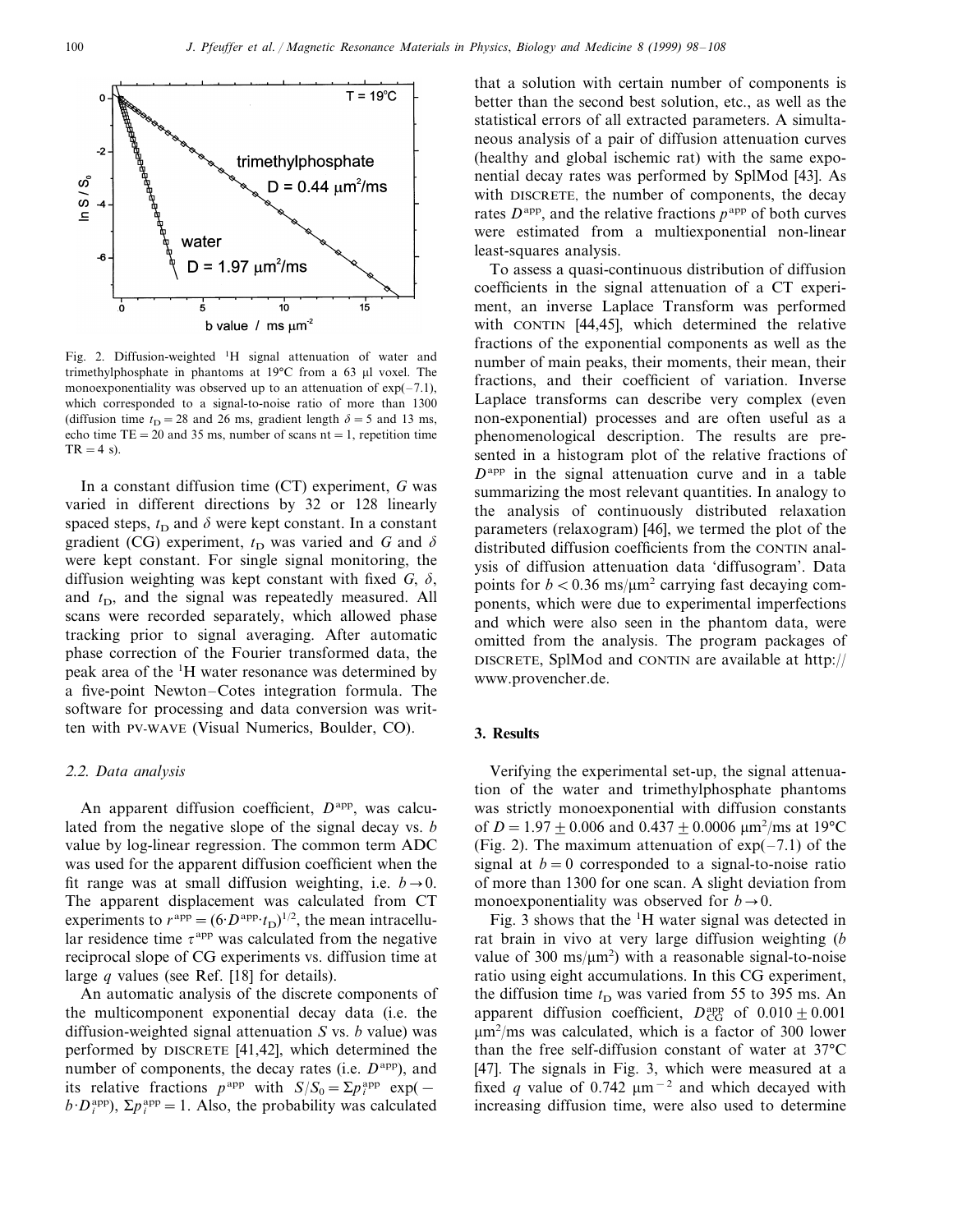the apparent mean intracellular residence time  $\tau^{\text{app}}$  to be  $135 + 12$  ms.

#### 3.1. *Multicompartmentation in tissue*

The multiexponentiality of the water diffusion attenuation curves in rat brain was assessed by CT experiments with *b* values up to 70 ms/ $\mu$ m<sup>2</sup> (Fig. 4). The gradient strength was increased independently in *x*, *y*, and *z* directions in 128 steps while keeping  $\delta$ ,  $t_D$ , and TE constant. In the healthy rat brain, CT curves were recorded subsequently with four accumulations. The data from the global ischemic rat brain were acquired shortly after cardiac arrest with two accumulations (total time 51 min), whereby the body temperature,



Fig. 3. Diffusion-weighted <sup>1</sup>H resonances of water in rat brain in vivo localized by STEAM in a 63 µl voxel as measured at very large *b* values. The experiment was performed with constant gradients (CG) at a fixed *q* value of 0.742  $\mu$ m<sup>-2</sup> and varied diffusion times  $t_D = 55$ , 115, 195, 295, and 395 ms (gradient strength  $G_x = 230$  mT/m,  $\delta = 14$ ms,  $TE=35$  ms,  $nt=8$ ,  $TR=4$  s).



Fig. 4. Water signal attenuation in rat brain in vivo and ex vivo with *b* values up to 70 ms/ $\mu$ m<sup>2</sup> from a single 63  $\mu$ l voxel. Constant diffusion time (CT) experiments with 128 gradient steps each were performed in *x*, *y*, and *z* directions of the healthy rat brain (nt = 4) and of the global ischemic rat brain within 1 h after cardiac arrest  $(nt = 2)$ . The data points of the CT curves were normalized by  $S(b=0)$  and were linearly connected to show the tiny differences at small *b* values ( $\delta = 14$  ms,  $t_D = 115$  ms, TE = 35 ms, TR = 4 s).

measured by a rectal sensor, was kept constant within 0.5°C to prevent a rapid cooling of the brain during ischemia.

An automatic analysis as a multicomponent exponential decay using DISCRETE yielded four significant components characterized by  $D^{\text{app}}$  and its relative fraction  $p^{app}$  (not shown). The two main components had diffusion coefficients  $D_1^{\text{app}}$  and  $D_2^{\text{app}}$  of 0.3–1.1  $\mu$ m<sup>2</sup>/ms with a total fraction of about 80–95%. Two slowly decaying components,  $D_3^{\text{app}}$  and  $D_4^{\text{app}}$ , were found in the order of 0.1 and 0.01  $\mu$ m<sup>2</sup>/ms. Comparing healthy and global ischemic rat brain,  $D_1^{\text{app}}$  and  $D_2^{\text{app}}$  were not significantly decreased during ischemia. However, the volume fractions  $p_1^{\text{app}}$  and  $p_2^{\text{app}}$  significantly decreased and increased, respectively. Whereas  $D_3^{\text{app}}$  and  $D_4^{\text{app}}$  also did not vary significantly in healthy and ischemic brain, the volume fractions  $p_3^{\text{app}}$  and  $p_4^{\text{app}}$  increased by about a factor of three in the global ischemic brain.

To compare with the discrete analysis, a continuous distribution of diffusion coefficients was calculated by an inverse Laplace transform from the CT curves of the healthy and global ischemic rat brain in the *x* direction (Fig. 5A). In addition, the number of peaks in the distribution of  $D^{\text{app}}$ , their mean, and their relative fractions were determined by the general purpose constrained regularization program CONTIN as shown in Table 1. In the diffusogram of both the healthy and global ischemic rat brain data, a broad distribution of *D*app with three maxima could be observed. To illustrate the resolution attainable, the two peaks obtained from the monoexponential phantom data of are shown as dotted curves in Fig. 5A. The most dominant fraction of diffusion coefficients  $D_1^{\text{app}}$  (about 93%) was located in the range  $0.5-2.0 \mu m^2/ms$  (healthy rat) and in the range  $0.3-1.2 \mu m^2/ms$  (global ischemic rat) as determined from the coefficient of variation  $\sigma$ , which is about the peak width at half maximum.

Considering also the statistical output from CONTIN, the following hints were gained from the diffusograms: (1) the mean of the major peak with  $D^{\text{app}}$  approximately 1  $\mu$ m<sup>2</sup>/ms decreased during global ischemia; (2) no significant change in *D*app was observed for the two other peaks with  $D^{\text{app}}$  approximately 0.1 and 0.01  $\mu$ m<sup>2</sup>/ms; (3) the volume fraction of the latter peaks increased nearly a factor two during global ischemia; (4) a diffusogram as a quasi-continuous distribution was more appropriate for exponential analysis than a fit to discrete components. In the CONTIN reference solution (with best fit to the data), which gave the global optimum for a fit of a discrete sum of exponentials, at least six components were found for the tissue data. Therefore, it seemed more reasonable to use the simpler model of three peaks with effectively continuous distributions.

As seen from the DISCRETE analysis and from peaks (2) and (3) of the CONTIN analysis in Table 1, the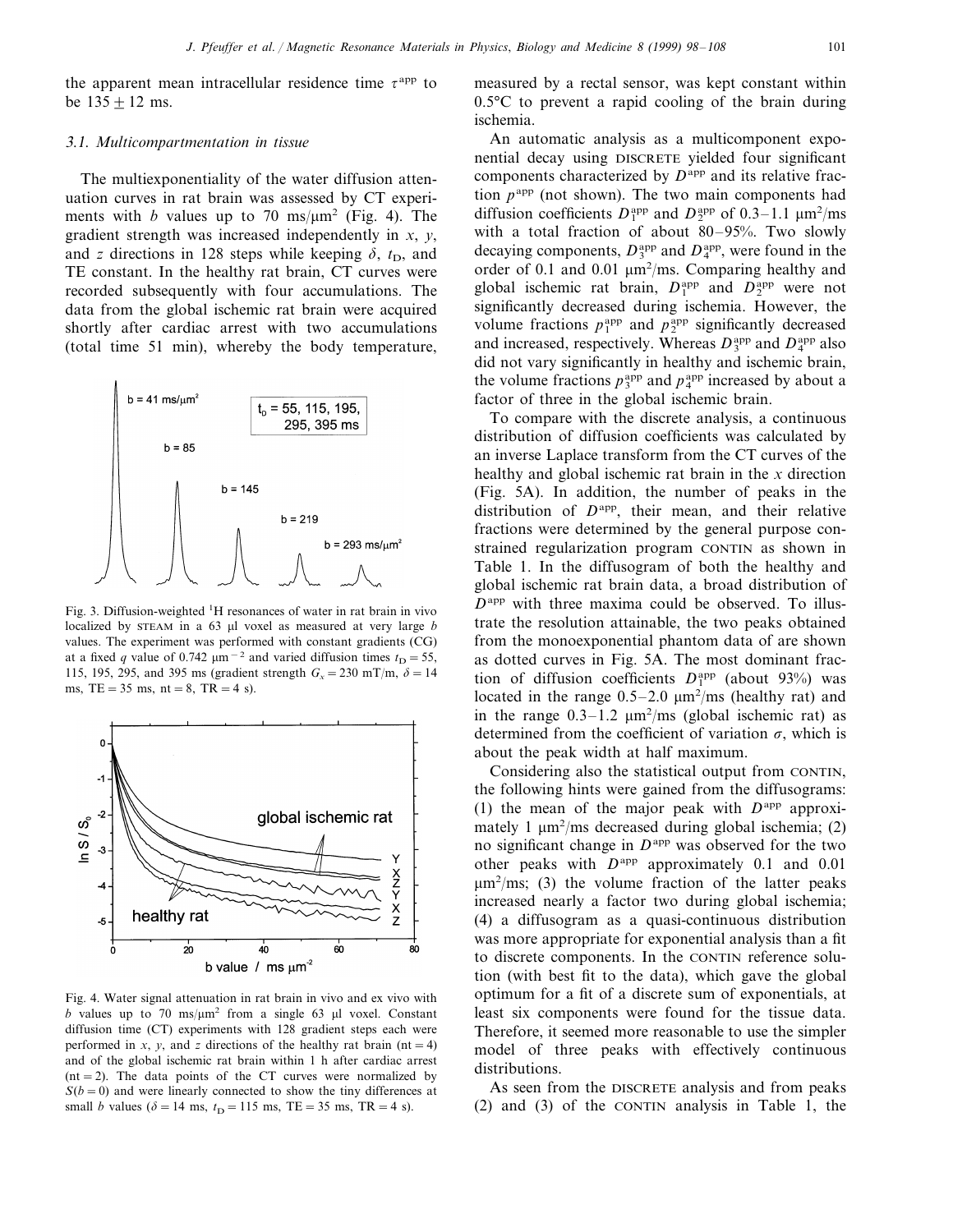

Fig. 5. (A) Diffusogram, i.e. a histogram plot of the relative fractions of quasi-continuously distributed diffusion coefficients  $D^{\text{app}}$  in healthy (solid curve) and global ischemic rat brain (dashed curve), calculated by an inverse Laplace transform from the CT curves in the  $x$  direction (Fig. 4). Clearly, a broad distribution of  $D^{\text{app}}$  with three peaks could be recognized due to the influence of morphology and size distribution on the restricted diffusion behavior in tissue. The two sharp peaks (dotted curve) demonstrate the resolution with an analysis of monoexponential phantom data of water and trimethylphosphate of Fig. 1. (B) The difference diffusogram of the ischemic and healthy rat is shown together with bars, which represent the four discrete components with the simultaneous fitted  $D^{\text{app}}$  and the difference between the volume fractions  $p^{\text{app}}$  of the ischemic and healthy rat (Table 2). The SplMod and CONTIN analysis are consistent when the changes during ischemia are interpreted predominantly by changes in the volume fractions  $p^{\text{app}}$  rather than by a decrease of the apparent diffusion coefficients. Numerical quantities are given in Table 1.

diffusion coefficients did not change significantly during ischemia, which supports the hypothesis that a change in volume fractions may be sufficient to explain the changes in the diffusion attenuation curves. To further test this hypothesis, pairs of healthy and global ischemic data were analyzed simultaneously with SplMod. The optimized parameters were again  $D^{\text{app}}$  and  $p^{\text{app}}$ , except that a strong additional restriction was imposed:  $D^{\text{app}}$  was the same in the healthy and ischemic state, with only  $p^{app}$ changing, as might be expected if ischemia produced only shifts in compartmental volumes. The fitted results for all directions are shown in Table 2. The residuals of the fit and the error estimates of the fitted parameters in Table 2 indicate that this model, without changes in  $D^{\text{app}}$ , can explain the experimental results very well.

To compare the results of the SplMod and CONTIN analysis, the changes of the quantities from the healthy to the global ischemic situation in the *x* direction are plotted in Fig. 5B. The solid curve in Fig. 5B is the difference between the diffusograms of the ischemic and healthy rat in Fig. 5A. The bars represent the four discrete components with the simultaneously fitted  $D^{\text{app}}$ and the difference in the volume fractions  $p^{app}$  of the ischemic and healthy rat (Table 2). In this representation, the decrease in intensity of component (1) at 1  $\mu$ m<sup>2</sup>/ms and the increase in intensity of components (2), (3), and (4) are very consistent in the DISCRETE, SplMod, and CONTIN analysis.

## 3.2. *Dynamic monitoring during ischemia*

Additional information was expected from a time course of the changes of the highly diffusion-weighted signal during global ischemia, which might be useful for the diffusion modeling when combined with physiological mechanisms. The increase of the strongly diffusionweighted water signal from healthy to the global ischemic rat brain was directly determined by time-resolved single signal monitoring (Fig. 6). Measurements were performed every 2 s at fixed  $b=13.3$  ms/ $\mu$ m<sup>2</sup> without averaging. The apparent intracellular water signal remained constant within about 40 s after cardiac arrest and increased rapidly within a further 60 s to about 200% relative to the signal in the healthy brain.

| × |  |
|---|--|
|   |  |

Mean apparent diffusion coefficient  $D^{\text{app}}$  and its coefficient of variation  $\sigma$ , and relative fraction  $p^{\text{app}}$  of the three peaks in the diffusogram of Fig. 5 as calculated by CONTIN from the rat brain CT data in the *x* direction

| Healthy rat brain |              |                     | Global ischemic rat brain                 |                 |            |                            |
|-------------------|--------------|---------------------|-------------------------------------------|-----------------|------------|----------------------------|
| $\sigma$          | $AD^{app}$ a | $p_2^{\rm app} (%)$ | $D^{\rm app}$ ( $\mu$ m <sup>2</sup> /ms) | $\sigma$        | $AD^{app}$ | $p_2^{\rm app}$ (%)        |
| 0.62              | 0.52.0       | $95 + 2$            | $0.55 + 0.05$                             | 0.71            | 0.31.2     | $92 + 1$                   |
| 0.31              | 0.060.11     | $2.8 + 0.1$         | $0.045 + 0.006$                           | 0.37            | 0.030.07   | $5.0 + 0.5$<br>$2.9 + 0.4$ |
|                   | 0.47         | 0.0050.016          | $1.8 + 0.2$                               | $0.005 + 0.003$ | 0.53       | 0.0030.009                 |

<sup>a</sup> The width  $\Delta D^{app}$  is calculated from  $\sigma$  and corresponds roughly to the FWHM of the peaks in the distribution.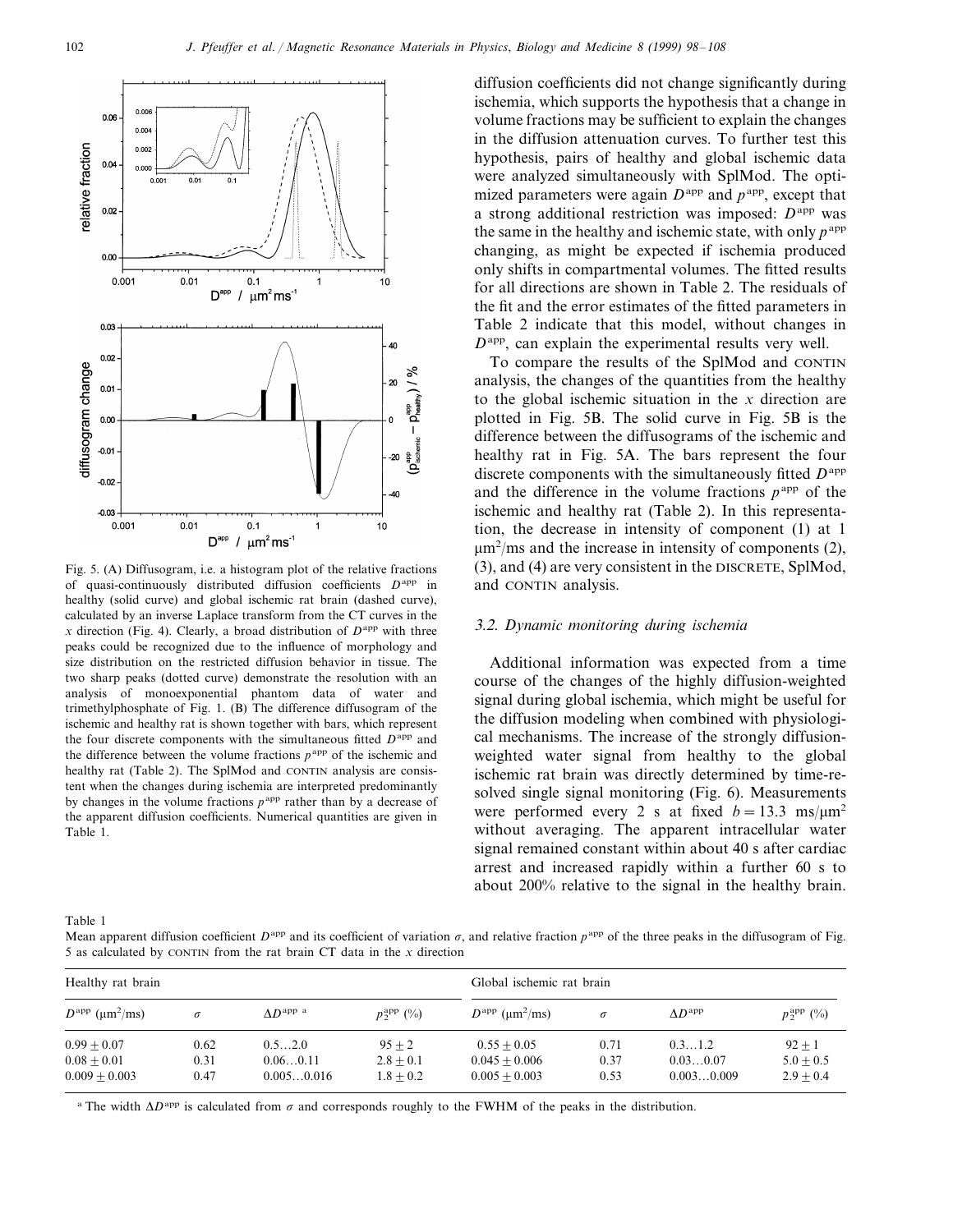Table 2

Analysis of the multiexponential decay of the data in Fig. 4 by SplMod resulted in four components characterized by the apparent diffusion coefficient  $D^{\text{app}}$  and its relative fraction  $p^{\text{app}}$  a

| Direction     | $D^{\rm app}$ (um <sup>2</sup> )<br>ms) | Healthy rat<br>brain $p^{\text{app}}$ (%) | Ischemic rat brain<br>$p^{\text{app}}$ (%) |
|---------------|-----------------------------------------|-------------------------------------------|--------------------------------------------|
| $\mathcal{X}$ | $1.06 + 0.02$                           | $62 + 1$                                  | $22 + 1$                                   |
|               | $0.43 + 0.01$                           | $32 + 1$                                  | $51 + 1$                                   |
|               | $0.15 + 0.01$                           | $4.2 + 0.4$                               | $21 + 1$                                   |
|               | $0.013 + 0.001$                         | $2.6 + 0.1$                               | $5.9 + 0.1$                                |
| у             | $0.85 + 0.01$                           | $67 + 1$                                  | $25 + 1$                                   |
|               | $0.32 + 0.01$                           | $24 + 1$                                  | $50 + 1$                                   |
|               | $0.10 + 0.01$                           | $5.9 + 0.4$                               | $17 + 1$                                   |
|               | $0.011 + 0.001$                         | $3.5 + 0.2$                               | $8.1 + 0.4$                                |
| $\mathcal{Z}$ | $1.13 + 0.01$                           | $70 + 1$                                  | $28 + 1$                                   |
|               | $0.44 + 0.01$                           | $25 + 1$                                  | $52 + 1$                                   |
|               | $0.12 + 0.01$                           | $3.7 + 0.2$                               | $14 + 1$                                   |
|               | $0.011 + 0.001$                         | $1.9 + 0.1$                               | $4.8 + 0.2$                                |

<sup>a</sup> Each pair of healthy and ischemic data was fitted simultaneously, whereby  $D^{\text{app}}$  was only allowed one common (equal) value.

# 3.3. *Directional anisotropy*

The CT curves in Fig. 4 were also used to investigate the directional anisotropy of the water signal attenuation. ADCs,  $D^{app}$ , and the inherent apparent volume fractions,  $p^{app}$ , were calculated (Table 3) from the slope and intercept by log-linear regression in the range  $b=$  $0-2$  ms/ $\mu$ m<sup>2</sup> (attributed to index 1, ADC) and in the range  $b = 40-70$  ms/ $\mu$ m<sup>2</sup> (attributed to index 2,  $D_2^{\text{app}}$ ). This procedure was performed for all three directions *x*, *y*, and *z*, as well as for the healthy and global ischemic rat brain data. A considerable difference in ADC in all directions could be observed, which was well beyond the statistical error. Although the absolute values of the ADC decreased during ischemia, the anisotropy ratio of the ADC in different directions was not altered and remained stable within 1 h after cardiac arrest within the statistical deviation.

However, at large *b* values, no significant difference of  $D_2^{\text{app}}$  in *x*, *y*, and *z* was detectable within experimental error, whether in the healthy or the global ischemic rat brain data. However, the concomitant intercept, the apparent volume fraction  $p_2^{\text{app}}$ , showed directional anisotropy and its absolute value increased strongly during ischemia to about 250% relative to the healthy rat brain. In addition, the observed directional anisotropy of the ADC and  $p_2^{\text{app}}$  depended on the position of the voxel in brain (data not shown); the overall results, however, and the amount of anisotropy of ADC and  $p_2^{\text{app}}$  in contrast to  $D_2^{\text{app}}$  were similar.

# 3.4. Influences of diffusion time and  $T_2$  relaxation

The dependence of the water signal attenuation on the diffusion time was determined by CT experiments at  $t_D = 57.7$ , 117.7, 177.7, and 297.7 ms measured with identical *q* range and plotted vs. *b* and *q* values (Fig. 7A,B). With increasing diffusion time, the signal at larger *b* values decreased, whereas the  $ADC = 0.70 +$ 0.03, 0.76  $\pm$  0.03, 0.78  $\pm$  0.05, 0.77  $\pm$  0.06  $\mu$ m<sup>2</sup>/ms, calculated in the range  $b = 0-2$  ms/ $\mu$ m<sup>2</sup>, slightly increased. From the plot vs. *q* value, the apparent displacement was determined to be  $r^{app} = 5.4 \pm 0.1$ ,  $4.7 \pm 0.3$ ,  $4.0 \pm 0.9$ 0.5,  $4.8 \pm 0.2$  µm in the range  $q = 0.13-0.3$  µm<sup>-2</sup>. These values of  $r^{app}$  around 5  $\mu$ m were connected to the apparent intracellular diffusion coefficient  $D_2^{\text{app}} =$  $0.085 + 0.004$ ,  $0.032 + 0.004$ ,  $0.015 + 0.004$ ,  $0.013 +$ 0.001  $\mu$ m<sup>2</sup>/ms at large *q* values, which decreased strongly with diffusion time. The overall constant apparent displacement  $r^{app}$  at diffusion times from about 60 to 300 ms pointed to a restricted diffusion characteristic of the mainly intracellular signal at  $q > 0.1$  μm<sup>−2</sup>. Additionally, from the signal decay with increasing diffusion time, a mean residence time of water was calculated to be  $\tau^{\text{app}} = 117 \pm 4 \text{ ms}$  in the compartments detected at large *q* values.

Potential compartmentation effects due to different relaxation times  $T_2$  were investigated in the rat brain in vivo by a CT series at different echo times  $TE = 20, 50,$ 80, and 120 ms, with identical diffusion weighting up to  $b = 40$  ms/ $\mu$ m<sup>2</sup> ( $\delta = 7$  ms,  $t_D = 117.7$  ms, data not shown). The signal decay was fitted at each *b* value to possibly detect different  $T_2$  at different diffusion weighting in rat brain tissue. However,  $T_2 = 39 \pm 1$  ms, averaged over the total *b* range, revealed only a small standard deviation, varied between a minimum and maximum of 36.7 and 41.0 ms, and was thereby considered to be constant at all *b* values.



Fig. 6. Time-resolved single signal monitoring of the strong diffusionweighted water signal during the transition from healthy to the global ischemic rat brain in a 63 µl voxel. The apparent intracellular water signal at  $b = 13.3$  ms/ $\mu$ m<sup>2</sup> remained constant within 40 s after cardiac arrest  $(t = 0)$  and then increased rapidly within 60 s. This indicated that the underlying mechanism of the ADC change during transient ischemia is a fast process, i.e. the shift from extracellular to intracellular water driven by an osmotic gradient. Experimental parameters:  $G = 300$  mT/m,  $\delta = 8$  ms,  $t_D = 32$  ms, TE = 22 ms, nt = 1, TR = 2 s.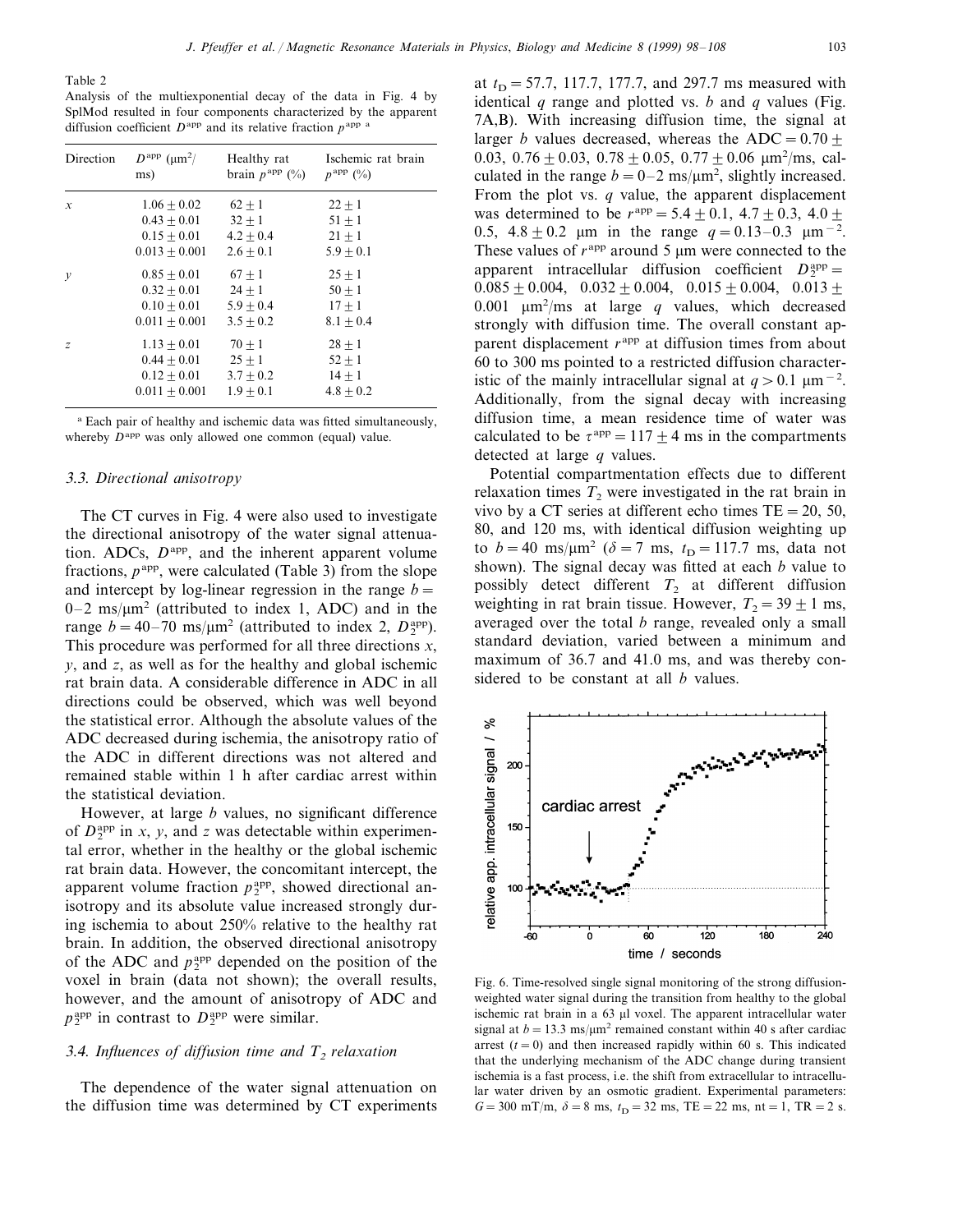Table 3

Apparent diffusion coefficient ADC and  $D^{app}$  and apparent volume fraction  $p^{app}$  and their standard deviation  $\sigma$  calculated by log-linear regression from the data in Fig.  $4^a$ 

| Direction     | Healthy rat brain                   |                                             |                     |                                     | Global ischemic rat brain                   |                     |  |
|---------------|-------------------------------------|---------------------------------------------|---------------------|-------------------------------------|---------------------------------------------|---------------------|--|
|               | $ADC_1$ ( $\mu$ m <sup>2</sup> /ms) | $D_2^{\rm app}$ ( $\mu$ m <sup>2</sup> /ms) | $p_2^{\rm app}$ (%) | $ADC_1$ ( $\mu$ m <sup>2</sup> /ms) | $D_2^{\rm app}$ ( $\mu$ m <sup>2</sup> /ms) | $p_2^{\rm app}$ (%) |  |
| $\mathcal{X}$ | 0.74                                | 0.011                                       | 2.04                | 0.43                                | 0.0110                                      | 4.98                |  |
| у             | 0.62                                | 0.013                                       | 3.41                | 0.35                                | 0.0114                                      | 8.27                |  |
| Z             | 0.83                                | 0.011                                       | 1.56                | 0.48                                | 0.0108                                      | 4.53                |  |
| $\sigma$      | 0.02                                | 0.002                                       | 0.02                | 0.01                                | 0.0003                                      | 0.04                |  |

<sup>a</sup> The selected ranges for regression,  $b = 0-2$  and 40–70  $\mu$ m<sup>2</sup>/ms, correspond to component (1) and (2), respectively.

## **4. Discussion**

The feasibility of the in vivo detection of a very strongly diffusion-weighted water signal has been demonstrated in rat brain at  $b = 300 \text{ ms}/\mu\text{m}^2$ . Due to the sensitivity of the pulsed-field-gradient sequence to any type of motion, this signal originates from water molecules that experience significant restriction in their movement, even within a time of about 400 ms of diffusion encoding. This is phenomenologically described by the apparent diffusion coefficient  $D^{\text{app}}$ , which is a factor 300 lower than that of freely diffusing water. The mean apparent displacement, calculated to be  $5 \mu m$ , corresponds to the typical dimension of neuronal and glial cells in tissue, although one has to keep in mind that these values are ensemble averages over a spatial extension, which is three orders of magnitude larger than the cell dimensions and in this sense, a crude macroscopic average. In experiments on immobilized cells [35,48,49], it has been shown for water and metabolites that a predominantly intracellular signal is detected at a diffusion weighting larger than approximately  $b = 5$  ms/ $\mu$ m<sup>2</sup> due to the lowered  $D^{\text{app}}$  when the molecules experience the cell membranes as restrictions and are reflected. In contrast, *D*app of the *extracellular*, free or hindered diffusing molecules in the surrounding perfusion medium or in the interstitial space in tissue is near the free diffusion constant and the inherent NMR signal decays fast at small *q* values. At large *q* values, the exchange of *intracellular* molecules can then be assessed from the signal decay with increasing diffusion time [18]. This model developed for cell data was extended to brain tissue by additionally including the extracellular hindered diffusion and its changes during ischemia, which is described by a tortuosity parameter [5,50].

# <sup>4</sup>.1. *Multiexponential analysis*

Our in vivo rat brain data with *b* values up to 70  $\text{ms}/\mu\text{m}^2$  require multiple components using a discrete multiexponential analysis. This is consistent with observations in many different biological samples (see, for example, Refs.[9,24,51,52]), which were measured in an extended *b* range and where multiexponential curves were fitted with two or three components. The multiexponential analysis in our study, resulting in at least four discrete components (DISCRETE, SplMod) or



Fig. 7. Diffusion time dependence of the diffusion-weighted water signal in rat brain in vivo acquired with diffusion-weighted STEAM from a single 63  $\mu$ l voxel with  $t_D = 57.7$ , 117.7, 177.7, and 297.7 ms. The constant slope in the plot vs. *q* value indicated restricted diffusion of the mainly intracellular signal as detected at large *q* values. The signal decrease with increasing diffusion time is due to exchange in the intracellular water compartments. The CT curves were normalized by  $S(b=0)$  and recorded with  $\delta = 7$  ms, TE = 20 ms, nt = 8,  $TR=4$  s.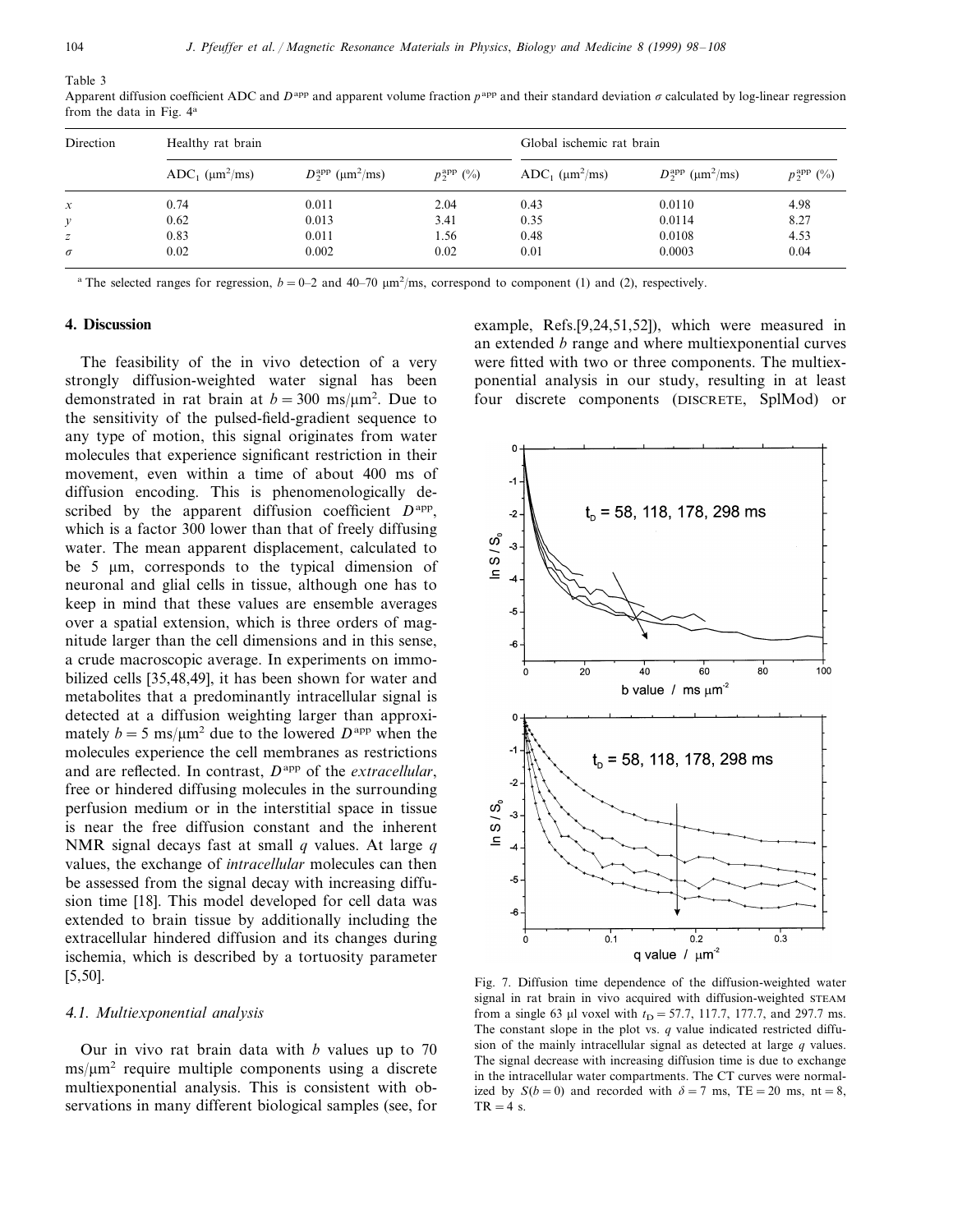a quasi-continuous diffusogram representing a sum of multiple exponentials (CONTIN), was able to describe the signal attenuation curves numerically, but the interpretation and assignment to physiological intracellular and extracellular compartments is not straightforward.

In this regard, the question arises whether a model of a discrete compartmentalization should still be considered valid and whether to assign the fitted decay coefficients to inherent diffusion coefficients  $D^{\text{app}}$ , which are to describe the motion characteristic in two, three, four or more compartments. In contrast, the water diffusion attenuation is commonly measured in a small *b* range and analyzed by a monoexponentially fitted ADC, which provides a sensitive NMR imaging contrast parameter to detect tissue swelling during ischemia.

# <sup>4</sup>.2. *Multicompartmentalization and morphology*

Additionally, we used a previously demonstrated two-compartment model [18] with intracellular restricted and extracellular hindered diffusion, including exchange for simulation (not shown). The signal attenuation  $S = S(q, t_D, D_1, D_2, p_2, \tau_2, \lambda, a, \sigma_a)$  was calculated as a function of the experimental parameters *q* value and diffusion time  $t<sub>D</sub>$ , on the physiological parameters  $D_1$ ,  $D_2$ ,  $p_2$ ,  $\tau_2$  (extracellular and intracellular diffusion constant, intracellular volume fraction and exchange time), and on the morphological parameters  $\lambda$  (tortuosity factor) and *a* (box length). The model data were only consistent with the experimental diffusion attenuation curves when a distribution of box lengths characterized by a Gaussian distribution width  $\sigma_a$  was included.

The major results were that: (1) the diffusion attenuation curves were nearly fully insensitive to variations of the intrinsic intracellular diffusion constant  $D<sub>2</sub>$ in the range  $2.0-0.2 \mu m^2/ms$ ; (2) the intracellular exchange time  $\tau_2$  also revealed minimal influence on the ADC at small *q* values, but affected the volume fraction at large *q* values depending on the diffusion time; (3) all simulated curves were very sensitive to changes of the volume fraction  $p_2$ : the ADC at small *q* values decreased and  $p_2^{\text{app}}$  increased with increasing  $p_2$ ; (4) the absolute value of the ADC at small *q* values was sensitive to the extracellular diffusion constant  $D_1$  and the tortuosity coefficient  $\lambda$  and was sensitive to the size and the distribution width of the restricting boundaries, i.e. the box length *a* and  $\sigma_a$  in the model; (5) an analysis by CONTIN revealed also three and more distribution peaks at 1, 0.1, and 0.01  $\mu$ m<sup>2</sup>/ms, although only two main compartments were modeled. One may conclude that the morphology and cell size distribution determines mainly the '*q* space diffusion diffraction' [28,53] patterns of the attenuation curves and that the ADC reflects changes in the restricting boundaries, i.e. mainly the relative volume fractions and the extracellular tortuosity.

In this sense, the experimental data show apparent multicompartmental properties and a more complicated model has to be used when involving morphological features. These imply *q* space distribution functions, which reflect the shape of the restricting boundaries and which are, in general, non-exponential functions, e.g. as described by the parameters pore length and pore connectivity in the theory of porous media [30,32,33,54]. Additionally, the size of these morphological objects is altered in biological samples due to growth processes or different functionality, which superposes an arbitrary, complicated size distribution function. A further extension of the presented modeling may include the permeability of the boundaries rather than the intracellular exchange time, similar to the random walk simulations in Ref. [16]. With a distribution of cell diameters at constant wall permeability, the exchange times are supposed to change accordingly. In this context, a directionally anisotropic exchange time due to morphological anisotropy, e.g. in axons and cell bodies, can be considered.

The directional anisotropy of the diffusion attenuation is an example of a macroscopic coherent morphology, which has been represented by a NMR detectable diffusion tensor, which is less a tensor of inherently different diffusion constants than a tensor of anisotropic morphology and restriction dimensions. To incorporate these properties into the modeling, a superposition of signals arising from multiple compartments with different cell dimensions has been used and as a simple approximation a Gaussian distribution of box lengths has been assumed [12,18].

## <sup>4</sup>.3. *Physiological interpretation*

The diffusograms presented here reveal that a major volume fraction of  $D^{\text{app}}$  of about 90–95% is subsumed under one broad distribution peak. Two minor fractions with  $D^{\text{app}}$  one and two orders of magnitude lowered are significantly separated. The interpretation as distinct physical environments is not excluded, but also not straightforward or evident from the diffusogram or the discrete analysis. The comparison of the DISCRETE, SplMod, and CONTIN analysis indicates that the major peak in the diffusogram may be separable into two components, the first of which decreases in volume fraction during ischemia, while the second increases. Although a direct quantitative relationship remains to be established, it is conceivable that the contribution of extracellular and intracellular water to these two components is significantly different, being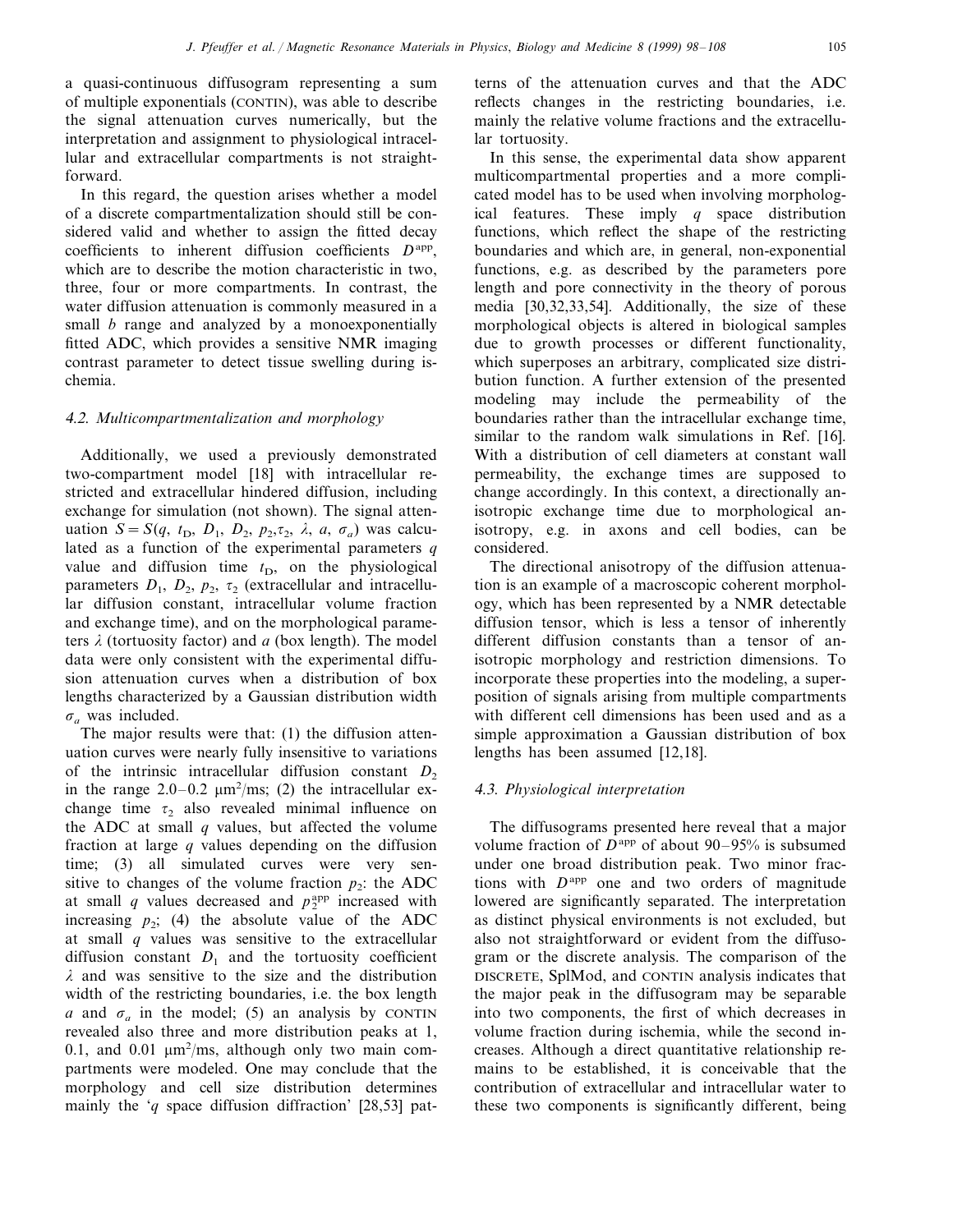consistent with a shift from extra- to intracellular water during ischemia.

Recent investigation of diffusional anisotropy of  $T_2$ components in bovine optic nerve at 1.5 Tesla [13] resulted in two different intracellular compartments: one with short  $T_2 = 13.5$  ms and minor anisotropy associated with water within the myelin sheath, the second with long  $T_2 = 134$  ms and major anisotropy to intra-axonal water. Triexponential water diffusion attenuation in excised brain tissue was demonstrated in a wide range of diffusion times attributed to two compartments with restricted diffusion  $(r<sup>app</sup>$  approximately 2 and 6 um), and one with almost free or hindered diffusion. Also, three different water populations with  $D^{\text{app}} = 1.2$ , 0.35, and approximately 0.03  $\mu$ m<sup>2</sup>/ms have been found at 25°C using deuterium single- and doublequantum filtering [24,55,56].

To focus on the slowly decaying components, the time-resolved intracellular signal at  $b = 13.3 \mu m^2/ms$ was acquired during ischemia to monitor changes in the apparent intracellular volume fraction and thereby the tissue swelling, which revealed three stages: (1) during the first 40 s after cardiac arrest, remaining ATP and glucose reservoirs and protection mechanisms of the brain, i.e. energy storage phosphocreatine and glycogen, kept at least the intracellular volume fraction constant; (2) within one further minute there was a fast signal change attributed to swelling due to a breakdown of the tissue energy status and a shift from extra- to intracellular water caused by osmotic gradients; (3) the intracellular signal became again nearly constant and increased slightly within a long time scale of hours due to tissue degeneration (data not shown). The detection of the monitored intracellular signal and its changes can be directly correlated with the ADC changes (calculated usually in a *b* range up to  $1-2 \text{ ms}/\mu\text{m}^2$ ) because  $S(b=0)$  did not change significantly (data not shown). This points to the fact that also the ADC follows the same time course and is mainly influenced by an energy dependent mechanism and by a fast shift of water between compartments, which is correlated with changes in the relative compartmental volume fractions. A further contribution to the ADC changes during ischemia is the increase of the tortuosity factor as a consequence of the reduced extracellular space [6,12]. Similar fast changes of the ADC were observed during spreading cortical depressions in rat brain induced by potassium chloride (see, for example, Ref. [57]), which are also correlated with transient changes in local volume fractions.

# 4.4. Anisotropy, diffusion time and  $T_2$  relaxation

Anisotropic behavior depending on the gradient direction was found for the ADC at small *b* values (Table 3). However,  $D_2^{\text{app}}$  at large *b* values was isotropic in

contrast to the inherent volume fraction  $p_2^{\text{app}}$ , which was highly anisotropic. Compared with the behavior of  $D^{\text{app}}$  and the volume fractions  $p^{\text{app}}$  during ischemia (Table 2), it seemed that the volume fractions of the multiple compartments in tissue and its changes determine the anisotropy of the ADC as well as the changes of the ADC during ischemia. The very small absolute value of  $D_2^{\text{app}}$  hinted to the influence of restrictions to these compartments. Together with the diffusion time dependent measurements, this additionally confirms the concept of 'restricted diffusion at permeable boundaries' in analogy to Ref. [12]. Compared with the examined  $t_D$  range 17–63 ms in Ref. [12], our  $t_D$ -dependent data showed an additional signal decrease in the plot vs. *b* value at the larger diffusion times  $t_D = 58$ – 298 ms and a significantly larger mean apparent exchange time.

It was shown previously that different relaxation times  $T_1$  or  $T_2$  and different diffusion properties could be used to characterize and separate compartments [58,59]. In our echo time dependent experiments in rat brain in vivo, no alterations in  $T_2 = 39 \pm 1$  ms at different diffusion weighting could be detected, from which can be concluded that  $T_2$  of the major extracellular compartment in rat brain is not significantly higher than intracellular  $T_2$ . The previously observed intracellular water component with very large  $T_2$  in excised rat brain [25] could not be confirmed by this experiment in vivo. Components with short  $T_2$ , e.g. 11 ms in Ref. [13], were principally not detectable by our experiment due to the minimum echo time of 20 ms.

## **5. Conclusions**

Multiparameter analysis separating *q* value, diffusion time, and directional anisotropy under healthy and global ischemic conditions was performed at very large diffusion weighting in the rat brain in vivo with high sensitivity. The multiexponential analysis revealed that a representation as a continuous distribution of diffusion coefficients, i.e. a diffusogram, is more reasonable than a discrete multiexponential model with at least four components. Considering the complicating effects of morphology and cell size distributions in tissue, a simple assignment of multiexponential components and their interpretation in terms of number of compartments and their intrinsic diffusion constants, etc., is not straightforward. Highly restricted components separated at large *q* values showed only a change in volume fraction during global ischemia, whereas the apparent diffusion coefficient was not altered. The changes of the whole attenuation curves in ischemic rats could be fully described by changes in the relative volume fractions only, without changes in the apparent diffusion coefficients. In addition, the detected anisotropy of the ADC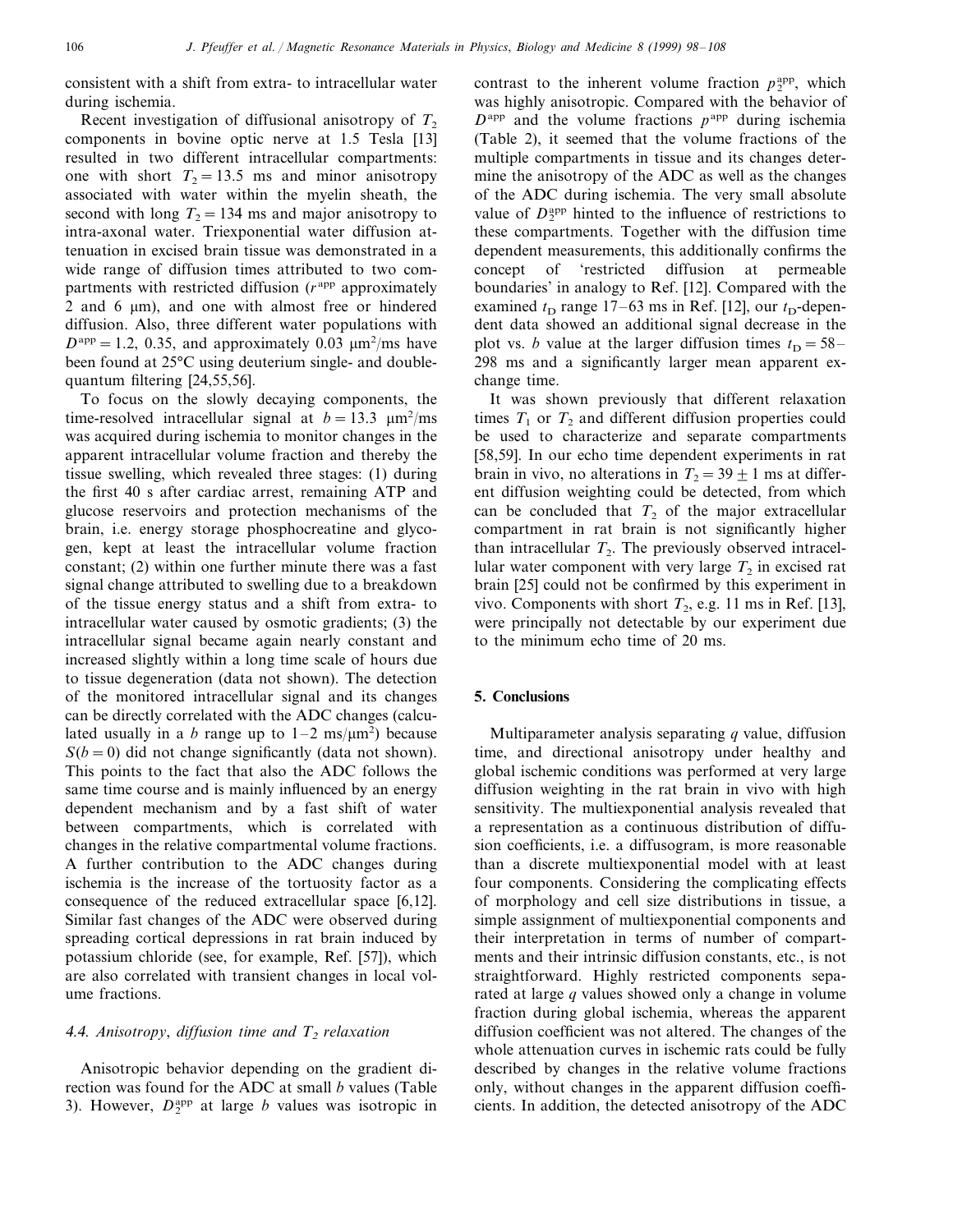at small *q* values was not observed for the apparent diffusion coefficient at large *q* values, but for the adjacent volume fractions. This was consistent with an analytical model combining hindered and restricted diffusion, and exchange, in which the relative volume fractions and the tortuosity factor showed the most relevant effect on the ADC and reflect the changes in the restricting boundaries during ischemia. In contrast, changes of the intrinsic intracellular diffusion constant and the exchange time revealed a minor effect on the ADC. The demonstrated multimodal influences in vivo and ex vivo on the ADC measured over a wide range of *b* values may lead to a further understanding of the changes in tissue properties and its assessment by NMR in normal and pathological states.

## **Acknowledgements**

The authors thank Prof. Kamil Ugurbil and Prof. Michael Garwood, Minneapolis for generous support, and Prof. Dieter Leibfritz, Bremen for helpful discussion. Supported by NIH grants R01 CA64338 and P41 RR08079, and the W.M. Keck Foundation.

## **References**

- [1] Stejskal EO, Tanner JE. Spin diffusion measurements: spin echoes in the presence of a time-dependent field gradient. J Chem Phys 1965;42:288–92.
- [2] Tanner JE, Stejskal EO. Restricted self-diffusion of protons in colloidal systems by the pulsed-gradient, spin-echo method. J Chem Phys 1968;49:1768–77.
- [3] Moseley ME, Butts K, Yenari MA, Marks M, de Crespigny A. Clinical aspects of DWI. NMR Biomed 1995;8:387–96.
- [4] Anderson AW, Zhong J, Petroff OA, Szafer A, Ransom BR, Prichard JW, Gore JC. Effects of osmotically driven cell volume changes on diffusion-weighted imaging of the rat optic nerve. Magn Reson Med 1996;35:162–7.
- [5] Nicholson C, Phillips JM. Ion diffusion modified by tortuosity and volume fraction in the extracellular microenvironment of the rat cerebellum. J Physiol (Lond) 1981;321:225–57.
- [6] van der Toorn A, Sykova E, Dijkhuizen RM, Vorisek I, Vargova L, Skobisova E, van Lookeren C, Reese T, Nicolay K. Dynamic changes in water ADC, energy metabolism, extracellular space volume, and tortuosity in neonatal rat brain during global ischemia. Magn Reson Med 1996;36:52–60.
- [7] Nicholson C, Sykova E. Extracellular space structure revealed by diffusion analysis. Trends Neurosci 1998;21:207–15.
- [8] Helmer KG, Dardzinski BJ, Sotak CH. The application of porous-media theory to the investigation of time- dependent diffusion in in vivo systems. NMR Biomed 1995;8:297–306.
- [9] Stanisz GJ, Szafer A, Wright GA, Henkelman RM. An analytical model of restricted diffusion in bovine optic nerve. Magn Reson Med 1997;37:103–11.
- [10] Helpern JA, Ordidge RJ, Knight RA. The effect of cell membrane water permeability on the apparent diffusion coefficient of water. Proceedings of the ISMRM 11th Annual Meeting, Berlin, 1992, p. 1201.
- [11] Waldeck AR, Nouri-Sorkhabi MH, Sullivan DR, Kuchel PW.

Effects of cholesterol on transmembrane water diffusion in human erythrocytes measured using pulsed field gradient NMR. Biophys Chem 1995;55:197–208.

- [12] Pfeuffer J, Dreher W, Sykova E, Leibfritz D. Water signal attenuation in diffusion-weighted <sup>1</sup>H NMR experiments during cerebral ischemia: influence of intracellular restrictions, extracellular tortuosity, and exchange. Magn Reson Imaging 1998;16:1023–32.
- [13] Stanisz GJ, Henkelman RM. Diffusional anisotropy of  $T_2$  components in bovine optic nerve. Magn Reson Med 1998;40:405– 10.
- [14] Duong TQ, Ackerman JJ, Ying HS, Neil JJ. Evaluation of extraand intracellular apparent diffusion in normal and globally ischemic rat brain via 19F NMR. Magn Reson Med 1998;40:1– 13.
- [15] Latour LL, Svoboda K, Mitra PP, Sotak CH. Time-dependent diffusion of water in a biological model system. Proc Natl Acad Sci USA 1994;91:1229–33.
- [16] Szafer A, Zhong J, Gore JC. Theoretical model for water diffusion in tissues. Magn Reson Med 1995;33:697–712.
- [17] Pfeuffer J, Norris DG, Niendorf T, Leibfritz D. Monte Carlo modelling of pulsed gradient spin echo experiments in ischemic brain tissue. Proceedings of the ISMRM 3rd Scientific Meeting, Nice, 1995, p. 1382.
- [18] Pfeuffer J, Flögel U, Dreher W, Leibfritz D. Restricted diffusion and exchange of intracellular water: theoretical modelling and diffusion time dependence of <sup>1</sup>H NMR measurements on perfused glial cells. NMR Biomed 1998;11:19–31.
- [19] Price WS, Barzykin AV, Hayamizu K, Tachiya M. A model for diffusive transport through a spherical interface probed by pulsed-field gradient NMR. Biophys J 1998;74:2259–71.
- [20] Horsfield MA, Barker GJ, McDonald WI. Self-diffusion in CNS tissue by volume-selective proton NMR. Magn Reson Med 1994;31:637–44.
- [21] Basser PJ, Pierpaoli C. Microstructural and physiological features of tissues elucidated by quantitative-diffusion-tensor MRI. J Magn Reson B 1996;111:209–19.
- [22] Pierpaoli C, Basser PJ. Toward a quantitative assessment of diffusion anisotropy. Magn Reson Med 1996;36:893–906 [published erratum appears in Magn Reson Med 1997;37(6):972].
- [23] Niendorf T, Norris DG, Leibfritz D. Detection of apparent restricted diffusion in healthy rat brain at short diffusion times. Magn Reson Med 1994;32:672–7.
- [24] Assaf Y, Cohen Y. Non-mono-exponential attenuation of water and *N*-acetyl aspartate signals due to diffusion in brain tissue. J Magn Reson 1998;131:69–85.
- [25] Assaf Y, Cohen Y. Diffusion MRS and MRI of fibers in bovine optic nerve and in rat brain in vivo. Proceedings of the ISMRM 6th Scientific Meeting, Sydney, 1998, p. 1263.
- [26] King MD, Houseman J, Roussel SA, van Bruggen N, Williams SR, Gadian DG. q-Space imaging of the brain. Magn Reson Med 1994;32:707–13.
- [27] King MD, Houseman J, Gadian DG, Connelly A. Localized q-space imaging of the mouse brain. Magn Reson Med 1997;38:930–7.
- [28] Kuchel PW, Coy A, Stilbs P. NMR 'diffusion-diffraction' of water revealing alignment of erythrocytes in a magnetic field and their dimensions and membrane transport characteristics. Magn Reson Med 1997;37:637–43.
- [29] Niendorf T, Dijkhuizen RM, Norris DG, van Lookeren C, Nicolay K. Biexponential diffusion attenuation in various states of brain tissue: implications for diffusion-weighted imaging. Magn Reson Med 1996;36:847–57.
- [30] Mitra PP, Sen PN. Effects of microgeometry and surface relaxation on NMR pulsed-field-gradient experiments: simple pore geometries. Phys Rev B 1992;45:143–56.